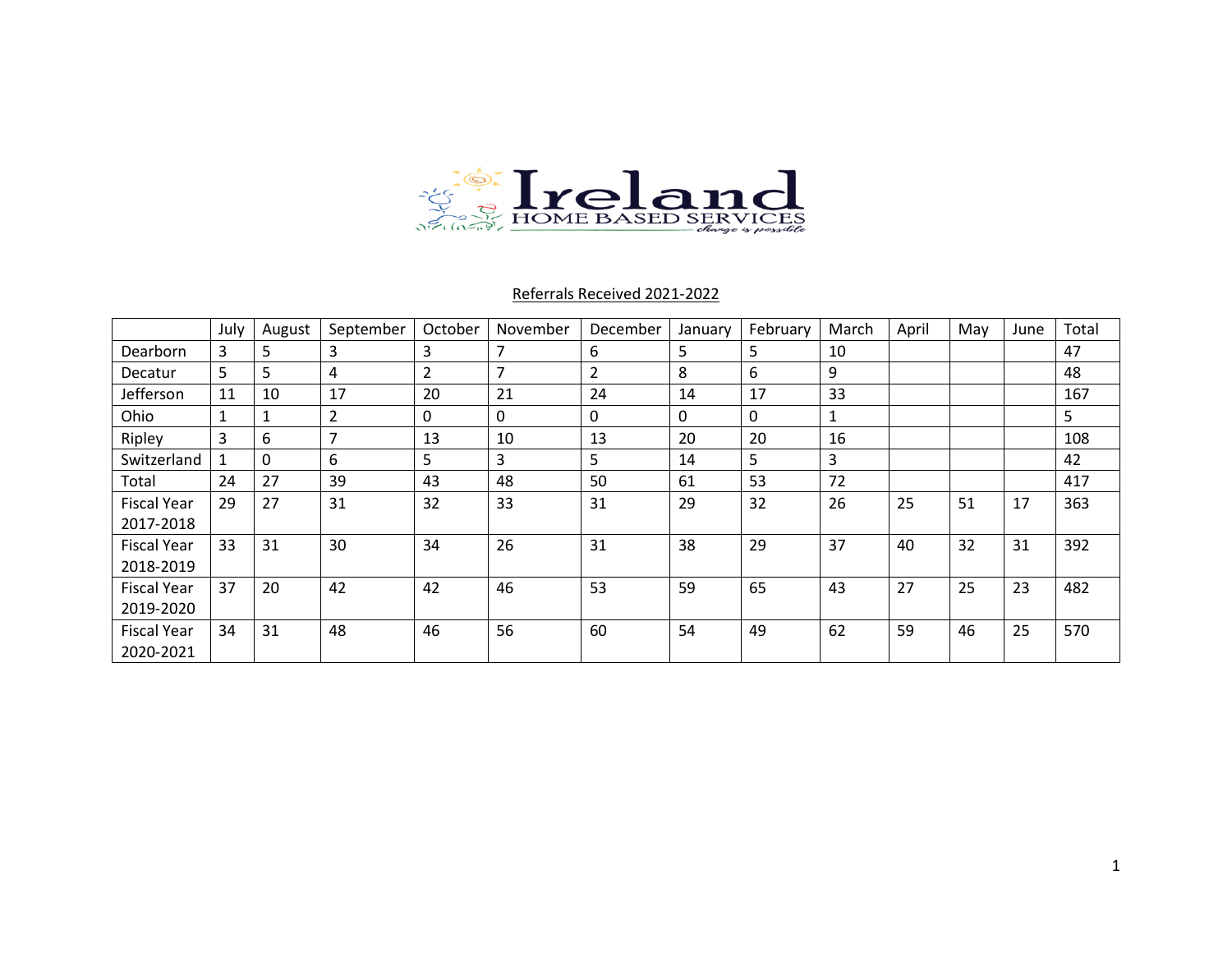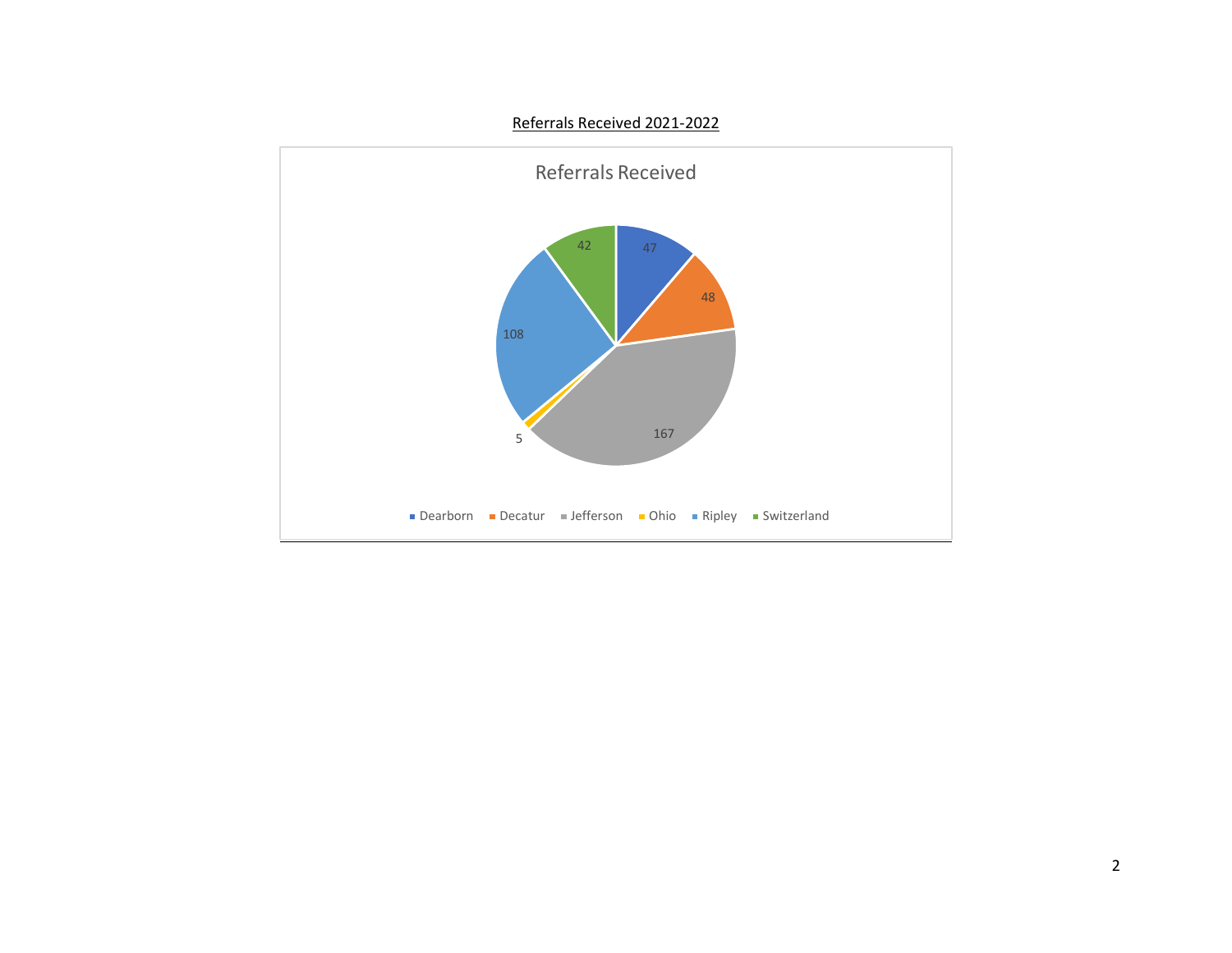# **Dearborn**

|                                    | July | August | September | October | November | December | January | February | March | April | May | June | Total |
|------------------------------------|------|--------|-----------|---------|----------|----------|---------|----------|-------|-------|-----|------|-------|
| <b>DCS</b>                         | 3    | 4      |           |         |          |          | 4       | 4        |       |       |     |      | 39    |
| Lawrenceburg<br><b>High School</b> | 0    | 0      | 0         |         | 0        |          | 0       | 0        | 0     |       |     |      |       |
| <b>Ripley Court</b><br>Services    | 0    | 0      | 0         | 0       | $\Omega$ |          |         | 0        |       |       |     |      |       |
| Self                               | 0    |        | ი         | 0       | $\Omega$ |          | 0       |          | ົາ    |       |     |      |       |
| St. Elizabeth's<br>Hospital        | 0    | 0      | 0         | 0       | 0        |          | 0       | 0        | 0     |       |     |      |       |
|                                    |      |        |           |         |          |          |         |          |       |       |     |      |       |
| Total                              | 3    |        |           | 3       |          | 6        |         | 5        | 10    |       |     |      | 47    |

|                             | July           | August | September | October | November | December | January | February | March | April | May | June | Total |
|-----------------------------|----------------|--------|-----------|---------|----------|----------|---------|----------|-------|-------|-----|------|-------|
| <b>DCS</b>                  | 0              |        | 0         | 0       | 0        |          |         |          | 0     |       |     |      |       |
| Family/Friend               | $\overline{0}$ | 0      | 0         | U       | U        |          | υ       |          |       |       |     |      |       |
| Lawrenceburg<br>High School | l 0            | 0      | 0         | O       | 0        |          |         |          |       |       |     |      |       |
| Previous<br>Client          | 0              | 0      | 0         | U       | 0        |          | υ       |          | 0     |       |     |      |       |
|                             |                |        |           |         |          |          |         |          |       |       |     |      |       |
|                             |                |        |           |         |          |          |         |          |       |       |     |      |       |
| Total                       | 0              |        | 0         |         |          |          |         |          |       |       |     |      |       |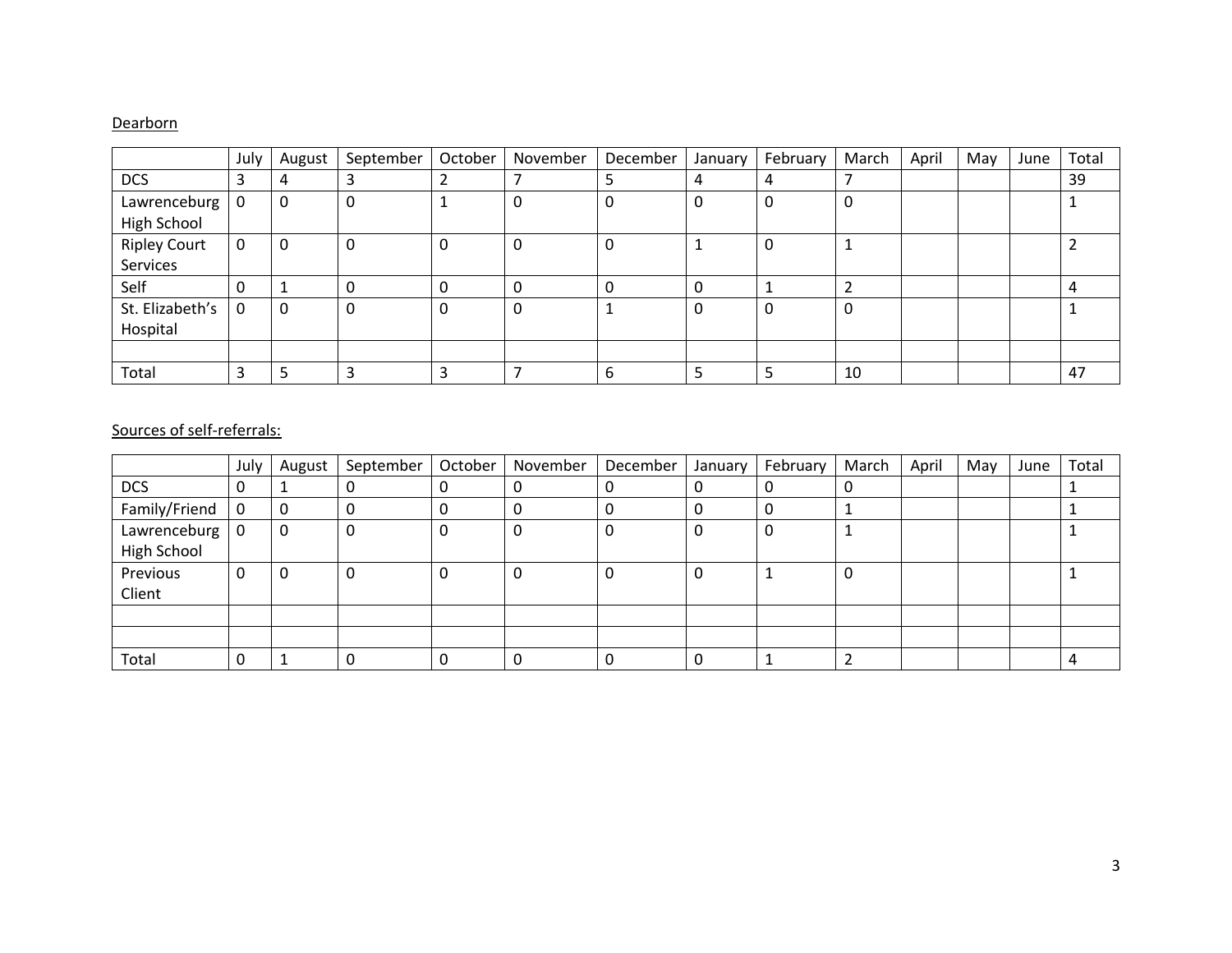#### **Decatur**

|             | July           | August   | September   | October        | November                 | December    | January | February | March          | April | May | June | Total |
|-------------|----------------|----------|-------------|----------------|--------------------------|-------------|---------|----------|----------------|-------|-----|------|-------|
| Ascension   | 0              | 0        | 0           | 0              | 0                        | $\mathbf 0$ | 0       | 0        | 1              |       |     |      | 1     |
| St. Vincent |                |          |             |                |                          |             |         |          |                |       |     |      |       |
| <b>DCS</b>  | 3              | 5        | 4           | $\overline{2}$ | $\overline{2}$           | 1           | 8       | 6        | $\overline{7}$ |       |     |      | 38    |
| <b>MHP</b>  | 0              | 0        | $\mathbf 0$ | 0              | 0                        | 1           | 0       | 0        | 0              |       |     |      | 1     |
| Pediatrics  |                |          |             |                |                          |             |         |          |                |       |     |      |       |
| Self        | $\overline{2}$ | $\Omega$ | 0           | 0              | $\overline{2}$           | 0           | 0       | 0        | 0              |       |     |      | 4     |
| South       | 0              | 0        | 0           | 0              | 3                        | 0           | 0       | 0        | 1              |       |     |      | 4     |
| Decatur     |                |          |             |                |                          |             |         |          |                |       |     |      |       |
| Elementary  |                |          |             |                |                          |             |         |          |                |       |     |      |       |
|             |                |          |             |                |                          |             |         |          |                |       |     |      |       |
|             |                |          |             |                |                          |             |         |          |                |       |     |      |       |
|             |                |          |             |                |                          |             |         |          |                |       |     |      |       |
|             |                |          |             |                |                          |             |         |          |                |       |     |      |       |
| Total       | 5              | 5        | 4           | $\overline{2}$ | $\overline{\phantom{a}}$ | 2           | 8       | 6        | 9              |       |     |      | 48    |

|                    | July | August | September | October | November | December | January | February | March | April | May | June | Total |
|--------------------|------|--------|-----------|---------|----------|----------|---------|----------|-------|-------|-----|------|-------|
| <b>DCS</b>         |      | υ      | υ         |         |          |          |         |          | U     |       |     |      |       |
| Previous<br>Client |      | U      | 0         |         |          |          |         |          |       |       |     |      |       |
|                    |      |        |           |         |          |          |         |          |       |       |     |      |       |
|                    |      |        |           |         |          |          |         |          |       |       |     |      |       |
|                    |      |        |           |         |          |          |         |          |       |       |     |      |       |
| Total              |      |        | 0         |         |          |          |         |          |       |       |     |      |       |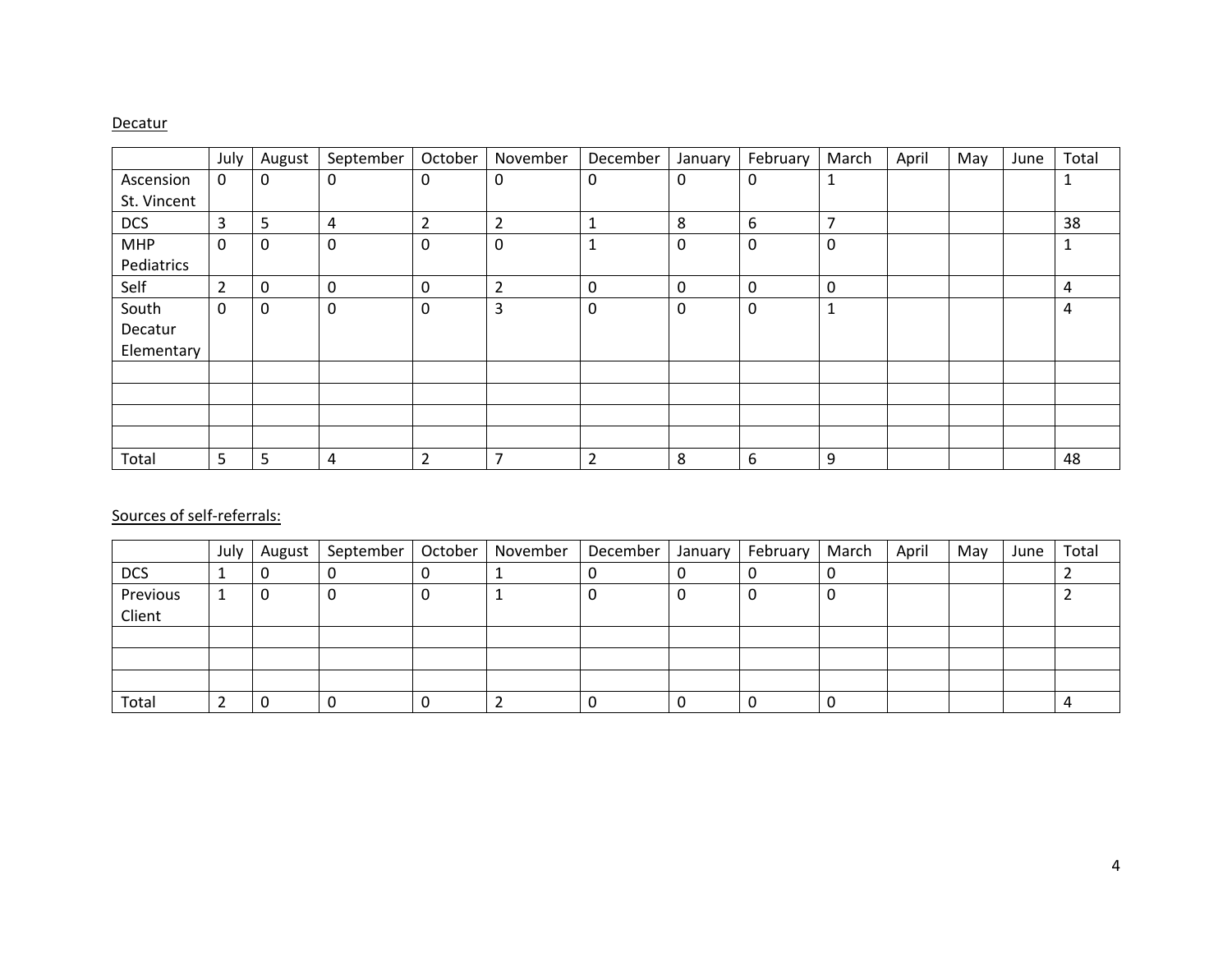# **Jefferson**

|                                    | July        | August         | September      | October   | November       | December       | January        | February     | March        | April | May | June | Total          |
|------------------------------------|-------------|----------------|----------------|-----------|----------------|----------------|----------------|--------------|--------------|-------|-----|------|----------------|
| Anderson                           | $\mathbf 0$ | 0              | 0              | 1         | $\mathbf 0$    | 0              | 1              | $\mathbf 0$  | 0            |       |     |      | 2              |
| Elementary                         |             |                |                |           |                |                |                |              |              |       |     |      |                |
| <b>DCS</b>                         | 10          | 8              | 12             | 11        | 15             | 6              | 4              | 10           | 14           |       |     |      | 90             |
| Jefferson Co<br>Probation          | 0           | $\mathbf 0$    | $\overline{2}$ | 1         | $\overline{2}$ | 16             | 6              | 6            | 18           |       |     |      | 51             |
| Kings<br>Daughter<br>Hospital      | $\mathbf 0$ | $\pmb{0}$      | 0              | $\pmb{0}$ | $\mathbf 0$    | $\mathbf 0$    | $\mathbf{1}$   | $\mathbf{1}$ | $\pmb{0}$    |       |     |      | $\overline{2}$ |
| Lexington<br>Elementary            | $\mathbf 0$ | 0              | 0              | 1         | $\mathbf 0$    | $\mathbf 0$    | $\mathbf 0$    | $\mathbf 0$  | 0            |       |     |      | $\mathbf{1}$   |
| Madison<br>Consolidated<br>Jr High | $\mathbf 0$ | 0              | 0              | 0         | $\mathbf 0$    | $\mathbf 0$    | $\mathbf 0$    | $\mathbf 0$  | $\mathbf{1}$ |       |     |      | $\mathbf{1}$   |
| Self                               |             | $\overline{2}$ | $\overline{2}$ | 6         | $\overline{4}$ | $\overline{2}$ | $\overline{2}$ | $\mathbf 0$  | 0            |       |     |      | 19             |
| Switzerland<br>Co Probation        | 0           | 0              | $\mathbf{1}$   | 0         | $\mathbf 0$    | $\mathbf 0$    | 0              | $\mathbf 0$  | 0            |       |     |      | 1              |
| Total                              | 11          | 10             | 17             | 20        | 21             | 24             | 14             | 17           | 33           |       |     |      | 167            |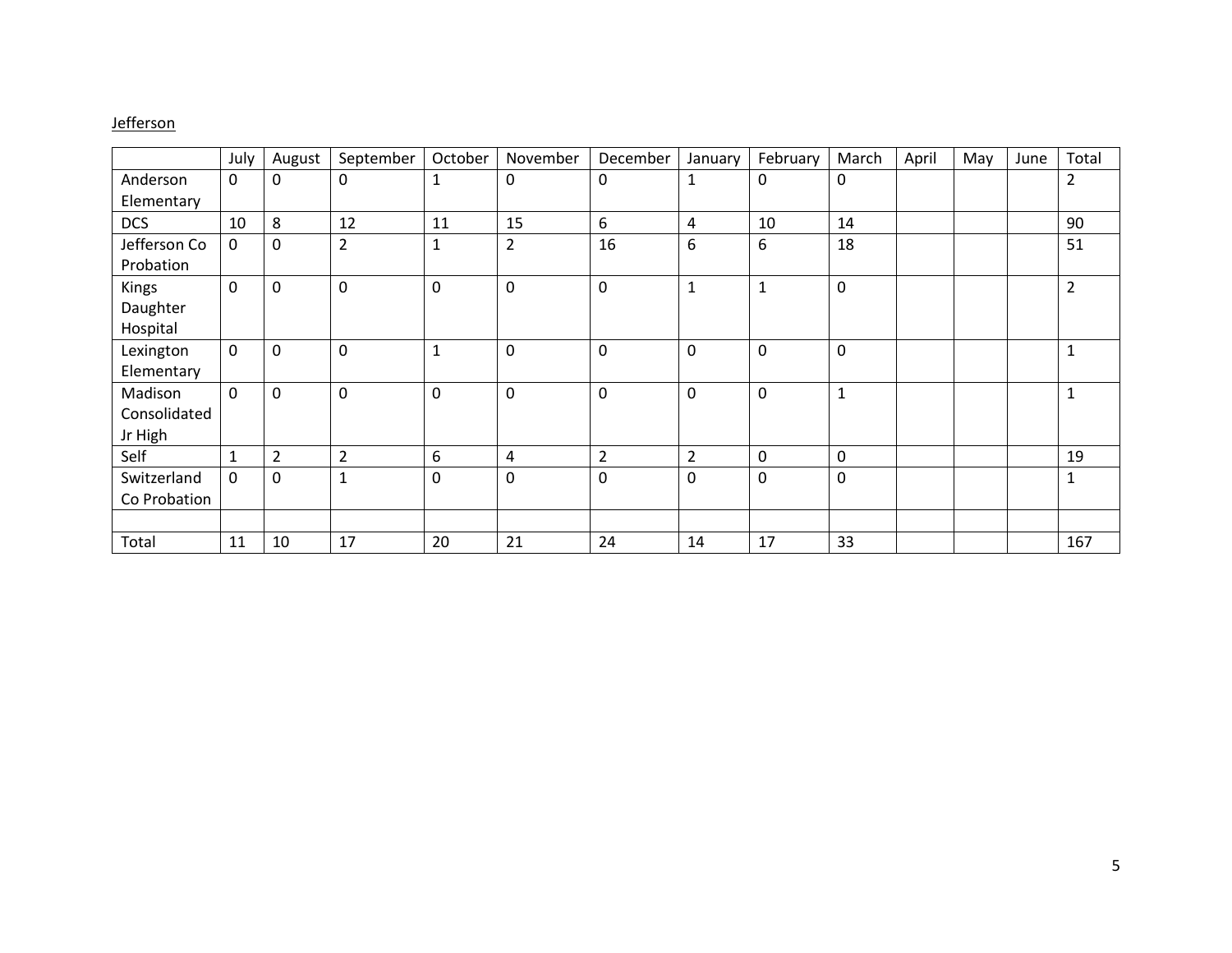|                   | July        | August         | September      | October | November       | December       | January        | February     | March | April | May | June | Total |
|-------------------|-------------|----------------|----------------|---------|----------------|----------------|----------------|--------------|-------|-------|-----|------|-------|
| 211               | 1           | 0              | 0              | 0       | 0              | 0              | 0              | 0            | 0     |       |     |      |       |
| <b>DCS</b>        | $\mathbf 0$ | 0              |                | 0       |                | $\Omega$       | $\Omega$       | 0            | 0     |       |     |      |       |
| <b>IHBS</b> staff | 0           | 0              | 0              | 0       | 0              |                | 0              | 0            | 0     |       |     |      |       |
| Lawyer            | 0           | 0              | 0              | 0       | $\mathbf{0}$   |                | 0              | 0            | 0     |       |     |      |       |
| Family/Friend     | 0           | 0              | 0              | Ŧ.      |                | 0              |                | 0            | 0     |       |     |      |       |
| Previous          | 0           | $\overline{2}$ |                | 3       | $\overline{2}$ | 0              | 1              | 0            | 0     |       |     |      | 9     |
| Client            |             |                |                |         |                |                |                |              |       |       |     |      |       |
| School            | 0           | 0              | 0              |         | 0              | $\Omega$       | $\mathbf 0$    | 0            | 0     |       |     |      |       |
| Counselor         |             |                |                |         |                |                |                |              |       |       |     |      |       |
| WIC office        | 0           | 0              | $\Omega$       | Ŧ.      | $\mathbf 0$    | 0              | 0              | 0            | 0     |       |     |      |       |
|                   |             |                |                |         |                |                |                |              |       |       |     |      |       |
| Total             | T           | ำ<br>∠         | $\overline{2}$ | 6       | 4              | $\overline{2}$ | $\overline{2}$ | $\mathbf{0}$ | 0     |       |     |      | 19    |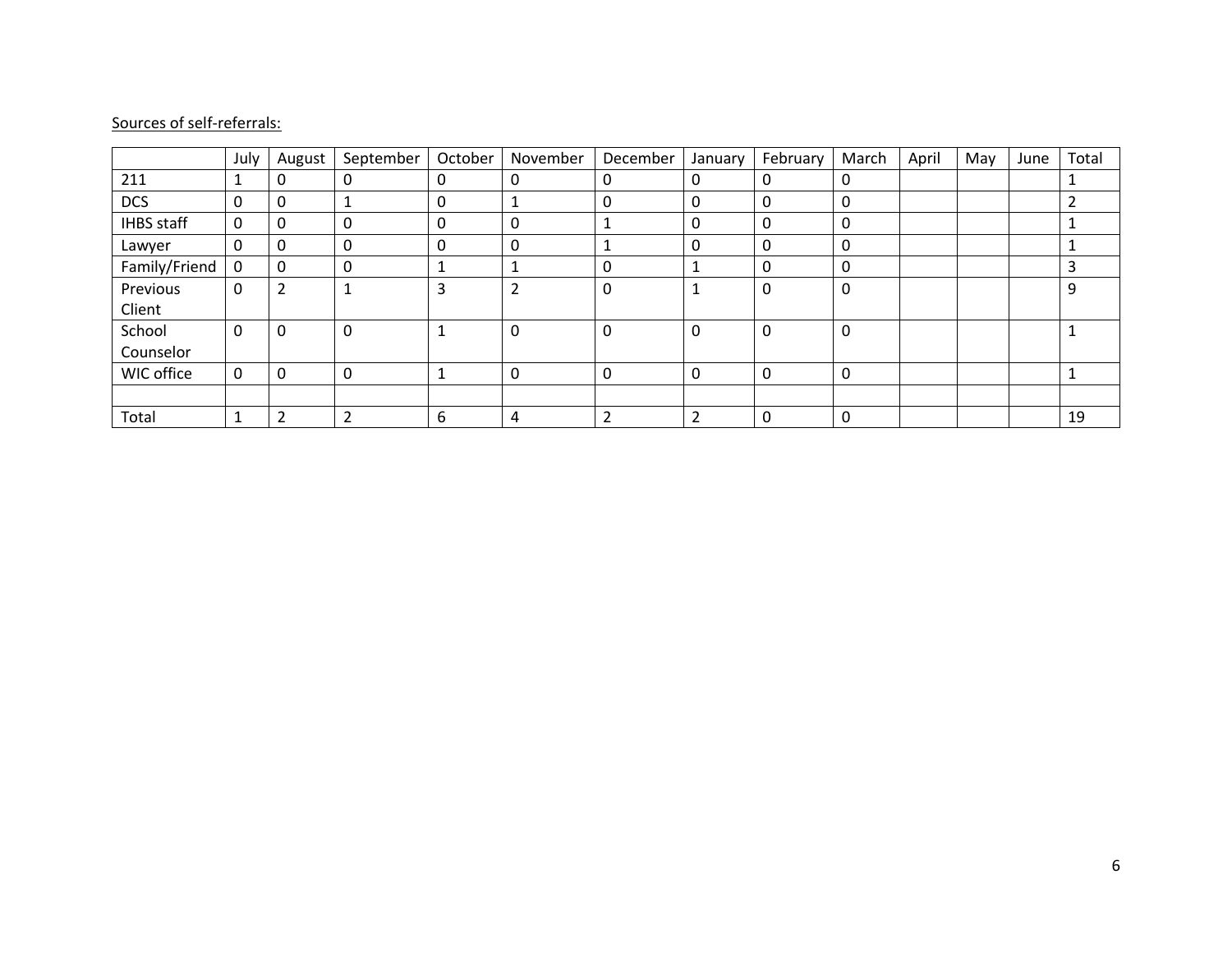# Ohio

|             | July | August | September | October | November | December | January | February | March | April | May | June | Total |
|-------------|------|--------|-----------|---------|----------|----------|---------|----------|-------|-------|-----|------|-------|
| <b>DCS</b>  | J.   | 0      |           |         |          |          | υ       | 0        |       |       |     |      |       |
| Self        | 0    |        | 0         |         |          |          | U       | 0        | 0     |       |     |      |       |
| Switzerland | 0    | 0      |           | 0       | U        | 0        | 0       | 0        | 0     |       |     |      |       |
| Co          |      |        |           |         |          |          |         |          |       |       |     |      |       |
| Probation   |      |        |           |         |          |          |         |          |       |       |     |      |       |
|             |      |        |           |         |          |          |         |          |       |       |     |      |       |
|             |      |        |           |         |          |          |         |          |       |       |     |      |       |
|             |      |        |           |         |          |          |         |          |       |       |     |      |       |
|             |      |        |           |         |          |          |         |          |       |       |     |      |       |
| Total       | 1    |        | C.        |         |          |          | 0       | $\Omega$ |       |       |     |      |       |

|               | July        | August | September   October   November |   |   | December | January | February | March | April | May | June | Total |
|---------------|-------------|--------|--------------------------------|---|---|----------|---------|----------|-------|-------|-----|------|-------|
| Family/friend | $\mathbf 0$ | л.     |                                | 0 | 0 | 0        |         | U        | 0     |       |     |      |       |
|               |             |        |                                |   |   |          |         |          |       |       |     |      |       |
|               |             |        |                                |   |   |          |         |          |       |       |     |      |       |
|               |             |        |                                |   |   |          |         |          |       |       |     |      |       |
|               |             |        |                                |   |   |          |         |          |       |       |     |      |       |
|               |             |        |                                |   |   |          |         |          |       |       |     |      |       |
|               |             |        |                                |   |   |          |         |          |       |       |     |      |       |
| Total         |             |        |                                |   | 0 | 0        |         | 0        | 0     |       |     |      |       |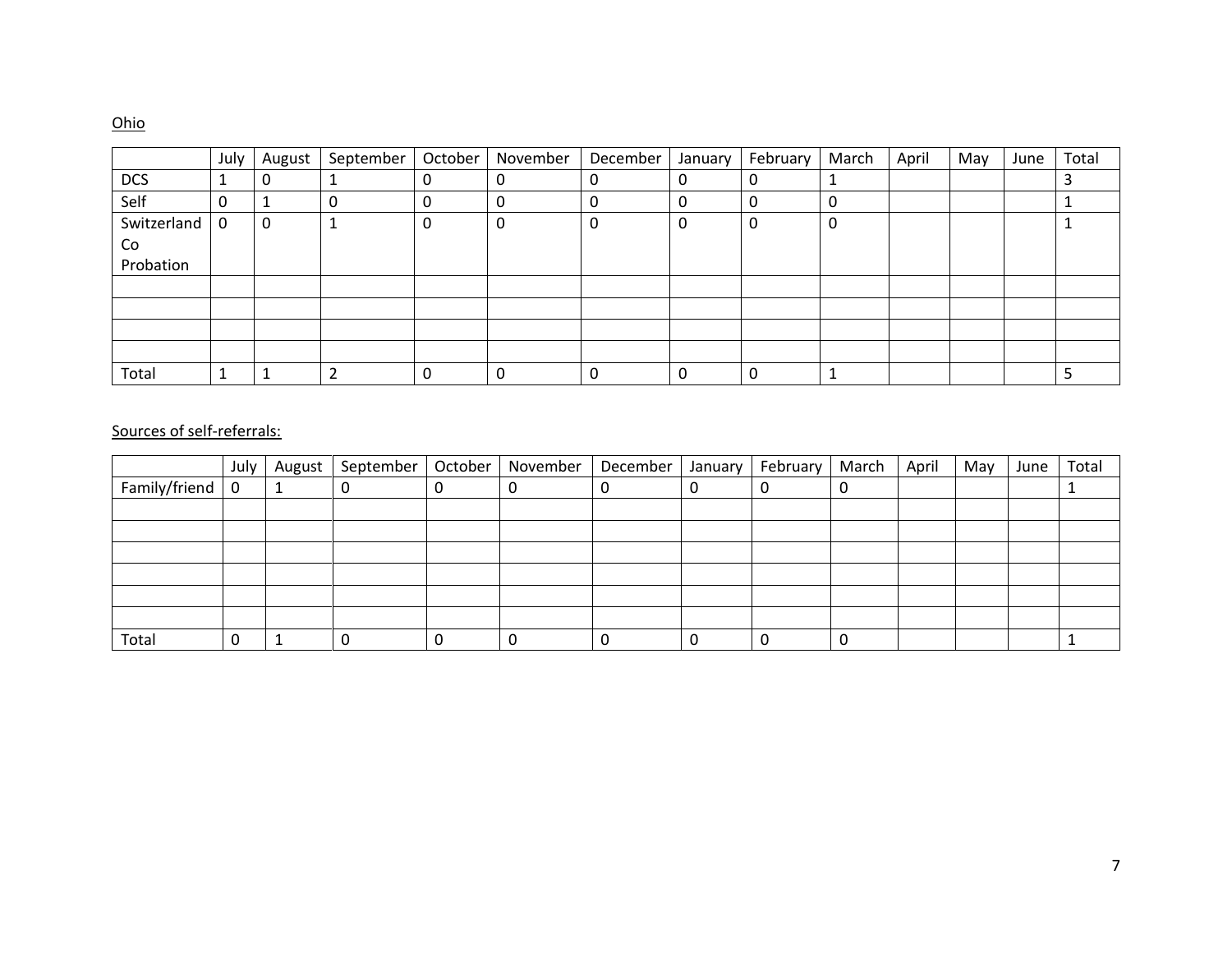# Ripley

|                   | July         | August       | September      | October        | November       | December    | January      | February     | March        | April | May | June | Total        |
|-------------------|--------------|--------------|----------------|----------------|----------------|-------------|--------------|--------------|--------------|-------|-----|------|--------------|
| <b>Batesville</b> | $\mathbf{0}$ | 0            | $\mathbf{0}$   | $\mathbf 0$    | 0              | $\mathbf 0$ | $\mathbf 0$  | $\mathbf{1}$ | 0            |       |     |      | 1            |
| Intermediate      |              |              |                |                |                |             |              |              |              |       |     |      |              |
| <b>Batesville</b> | $\mathbf 0$  | 0            | $\mathbf 0$    | $\mathbf 0$    | $\mathbf 1$    | $\pmb{0}$   | $\mathbf 0$  | $\pmb{0}$    | $\pmb{0}$    |       |     |      | 1            |
| Community         |              |              |                |                |                |             |              |              |              |       |     |      |              |
| School            |              |              |                |                |                |             |              |              |              |       |     |      |              |
| <b>DCS</b>        | 3            | 5            | $\overline{4}$ | $\overline{7}$ | $\overline{7}$ | 10          | 8            | 11           | 6            |       |     |      | 61           |
| IU Health         | 0            | 0            | $\pmb{0}$      | 0              | 0              | $\pmb{0}$   | 1            | 0            | 0            |       |     |      | 1            |
| Jac-Cen Del       | $\mathbf 0$  | 0            | $\mathbf 0$    | $\mathbf 0$    | 0              | $\mathbf 0$ | $\mathbf 0$  | $\mathbf 0$  | $\mathbf{1}$ |       |     |      | $\mathbf{1}$ |
| Elementary        |              |              |                |                |                |             |              |              |              |       |     |      |              |
| Juvenile          | $\mathbf 0$  | 0            | $\mathbf 0$    | $\mathbf{1}$   | 0              | 0           | $\mathbf 0$  | $\mathbf 0$  | $\mathbf 0$  |       |     |      | $\mathbf{1}$ |
| Probation         |              |              |                |                |                |             |              |              |              |       |     |      |              |
| Milan             | 0            | 0            | 0              | $\mathbf 0$    | $\mathbf 1$    | $\mathbf 0$ | $\mathbf 0$  | 0            | $\pmb{0}$    |       |     |      | $\mathbf{1}$ |
| Elementary        |              |              |                |                |                |             |              |              |              |       |     |      |              |
| <b>Ripley Co</b>  | 0            | 0            | $\mathbf 0$    | $\pmb{0}$      | $\mathbf{1}$   | 3           | 10           | 8            | 8            |       |     |      | 30           |
| Court             |              |              |                |                |                |             |              |              |              |       |     |      |              |
| Services          |              |              |                |                |                |             |              |              |              |       |     |      |              |
| Self              | 0            | $\mathbf{1}$ | $\overline{2}$ | 5              | 0              | $\pmb{0}$   | $\mathbf{1}$ | 0            | $\mathbf{1}$ |       |     |      | 10           |
| South Ripley      | 0            | 0            | 1              | 0              | 0              | 0           | $\mathbf 0$  | 0            | $\mathbf 0$  |       |     |      | 1            |
| Elementary        |              |              |                |                |                |             |              |              |              |       |     |      |              |
|                   |              |              |                |                |                |             |              |              |              |       |     |      |              |
|                   |              |              |                |                |                |             |              |              |              |       |     |      |              |
| Total             | 3            | 6            | $\overline{7}$ | 13             | 10             | 13          | 20           | 20           | 16           |       |     |      | 108          |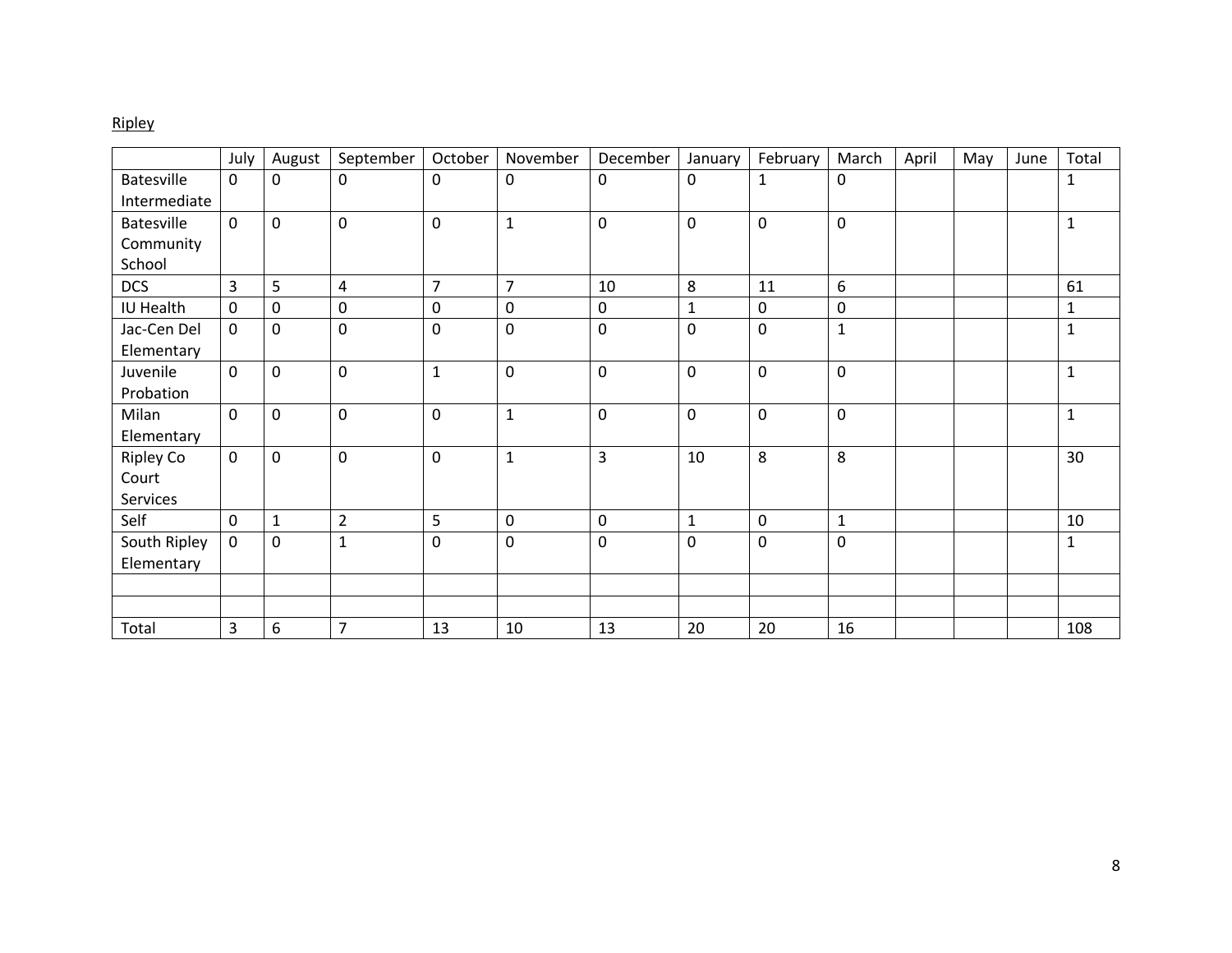|               | July | August | September | October | November | December | January | February | March | April | May | June | Total |
|---------------|------|--------|-----------|---------|----------|----------|---------|----------|-------|-------|-----|------|-------|
| <b>CMHC</b>   | 0    |        |           | 0       |          | 0        |         | 0        | 0     |       |     |      |       |
| <b>DCS</b>    | 0    | 0      | 0         | ᆠ       |          | 0        |         | 0        | 0     |       |     |      |       |
| Family/Friend | 0    | 0      | 0         |         |          | 0        |         | 0        | 0     |       |     |      |       |
| Previous      | 0    | 0      |           | 2       |          | 0        |         | 0        |       |       |     |      | 4     |
| Client        |      |        |           |         |          |          |         |          |       |       |     |      |       |
| South Ripley  | 0    | 0      |           | 0       |          | 0        |         | 0        | 0     |       |     |      |       |
| Elementary    |      |        |           |         |          |          |         |          |       |       |     |      |       |
|               |      |        |           |         |          |          |         |          |       |       |     |      |       |
|               |      |        |           |         |          |          |         |          |       |       |     |      |       |
| Total         |      |        |           |         |          | 0        |         | 0        |       |       |     |      | 10    |